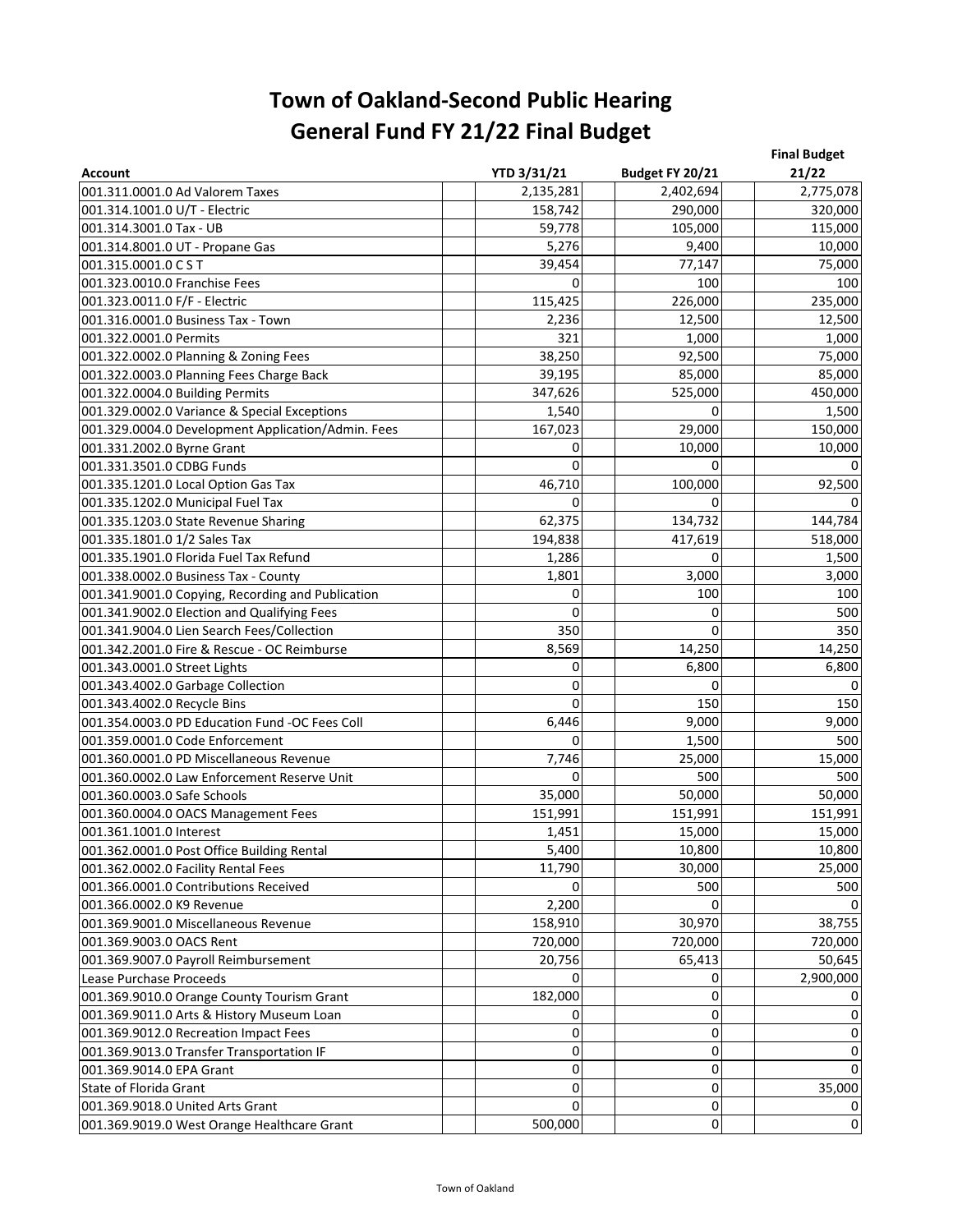| <b>Account</b>                                  | <b>YTD 3/31/21</b> | Budget FY 20/21 | <b>Final Budget</b><br>21/22 |
|-------------------------------------------------|--------------------|-----------------|------------------------------|
| <b>Transfer from Utility Fund</b>               | $\Omega$           | $\Omega$        | 200,000                      |
| <b>Total Revenues</b>                           | 5,229,766          | 5,652,666       | 9,319,803                    |
|                                                 |                    |                 |                              |
| <b>General Government</b>                       |                    |                 |                              |
| 001.510.3101.0 Legal Services                   | 0                  | 5,000           | 5,000                        |
| 001.510.3107.0 Town Attorney                    | 21,000             | 42,000          | 42,000                       |
| 001.510.3199.0 Other                            | 0                  | 1,000           | 1,000                        |
| 001.510.3201.0 Accounting                       | 3,220              | 12,000          | 12,000                       |
| 001.510.3202.0 Auditing Services                | 5,946              | 22,500          | 22,500                       |
| 001.510.3205.0 Intergovernmental Services       | 5,000              | 10,000          | 10,000                       |
| 001.510.3412.0 Impact Fee Study                 | 0                  | 6,000           | 0                            |
| 001.510.3415 Development Opportunity Study      | 0                  | 0               | $\pmb{0}$                    |
| 001.510.4601.0 Drainage Projects                | 0                  | $\Omega$        | $\pmb{0}$                    |
| 001.510.4801.0 Legal Advertising and Recording  | 362                | 3,000           | 3,000                        |
| 001.510.5401.0 Memberships                      | 1,549              | $\Omega$        | 2,000                        |
| 001.510.5501.0 Meetings and Workshops           | 0                  | 0               | $\pmb{0}$                    |
| 001.510.5599.0 Other                            | 0                  | 400             | 400                          |
| 001.510.7100.0 Debt Service - Town Center       | 750                | 105,000         | 105,000                      |
| 001.510.7104.0 OACS Debt Service                | 445,000            | 430,000         | 460,000                      |
| 001.510.7107.0 OACS Debt Service Interest       | 65,753             | 138,000         | 125,000                      |
| 001.510.7200.0 Interest                         | 22,669             | 50,000          | 42,188                       |
| 001.510.7300.0 Other Debt Service Costs         | $-2$               | 1,000           | 1,000                        |
| <b>HVAC NLC</b>                                 | 0                  | 0               | 120,000                      |
| 001.510.9000.0 CDBG                             | $\Omega$           | 0               | 0                            |
|                                                 | 571,247            | 825,900         | 951,088                      |
| Legislative                                     |                    |                 |                              |
| 001.511.1100.0 Commission Compensation          | 1,495              | 3,000           | 3,000                        |
| 001.511.2301.0 Group Health Insurance           | 11,843             | 18,500          | 22,000                       |
| 001.511.3111.0 Legislative Services             | 0                  | 0               | $\mathsf 0$                  |
| 001.511.3407.0 Transcribing Services            | 365                | 500             | 500                          |
| 001.511.5400.0 Travel and Per Diem              | $\Omega$           | 0               | 3,000                        |
| 001.511.5401.0 Memberships                      | 1,756              | $\Omega$        | 1,800                        |
| 001.511.5407.0 Events                           | 0                  | 1,600           | 1,200                        |
| 001.511.5501.0 Meetings and Workshops           | 425                | 0               | 0                            |
|                                                 | 15,884             | 23,600          | 31,500                       |
| <b>Town Clerk</b>                               |                    |                 |                              |
| 001.512.1200.0 Compensation (TC)                | 33,599             | 64,890          | 85,170                       |
| 001.512.2100.0 Payroll Taxes - FICA             | 2,487              | 4,964           | 6,516                        |
| 001.512.2200.0 Retirement                       | 4,580              | 3,245           | 3,407                        |
| 001.512.2301.0 Group Health Insurance           | 7,242              | 10,000          | 10,300                       |
| 001.512.4102.0 Cell Phone                       | 309                | 650             | 650                          |
| 001.512.4202.0 Postage                          |                    | 400             | 400                          |
| 001.512.4609.0 Office Equipment and Maintenance | 0                  | 300             | 300                          |
| 001.512.4802.0 Ordinance Codification           | 2,066              | 5,000           | 4,000                        |
| 001.512.5101.0 Office Supplies                  | 214                | 650             | 600                          |
| 001.512.5202.0 Computer Software                | 6,250              | 12,750          | 31,916                       |
| 001.512.5401.0 Memberships                      | 175                | 700             | 500                          |
| 001.512.5501.0 Meetings and Workshops           | 375                | 0               | 500                          |
| 001.512.5540.0 Travel and Per Diem              | 0                  | 0               | 0                            |
|                                                 | 57,304             | 103,549         | 144,259                      |
| Finance/Administration                          |                    |                 |                              |
| 001.513.1200.0 Compensation<br>(ADMIN)          | 153,641            | 321,042         | 410,123                      |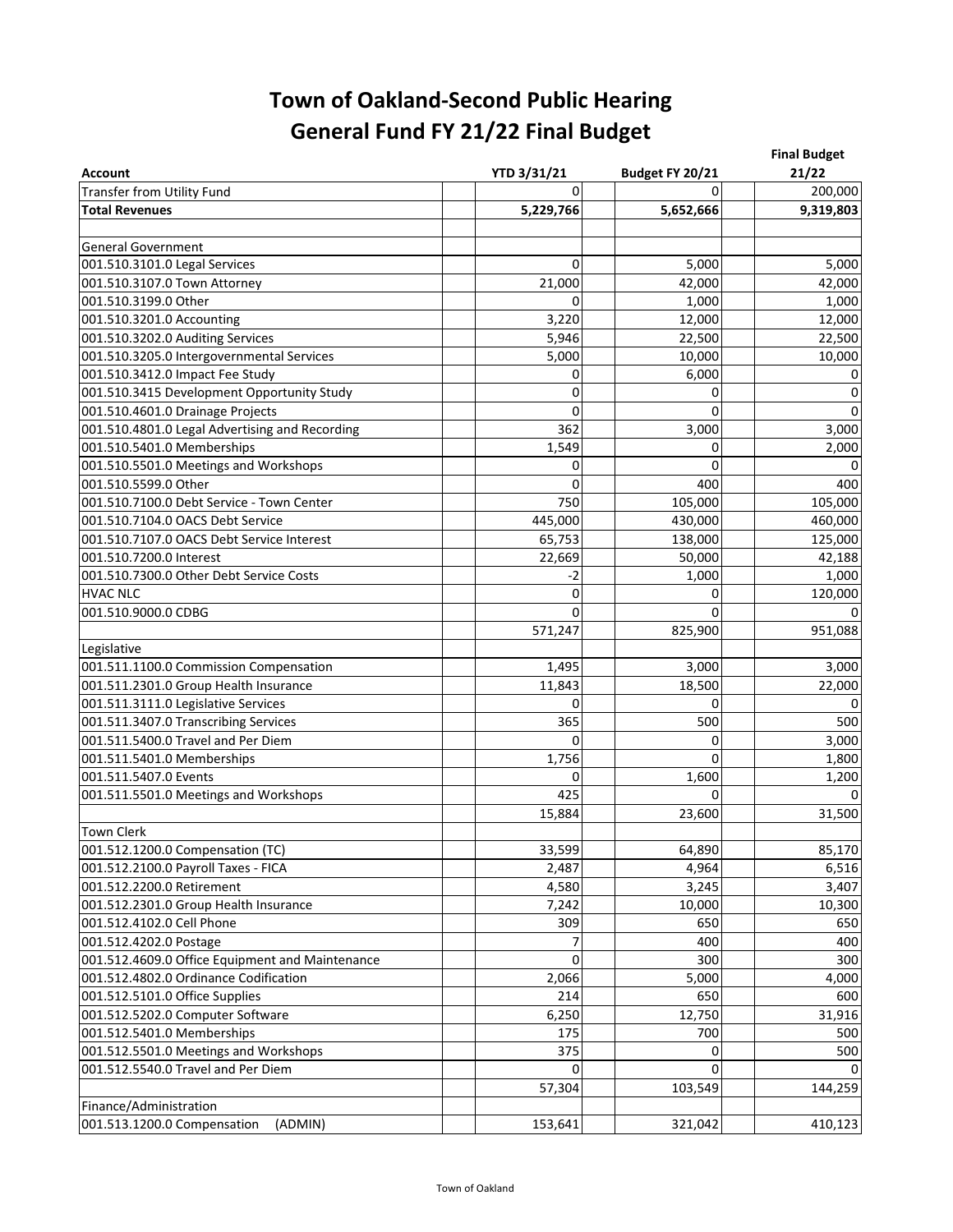| <b>Account</b>                                 | <b>YTD 3/31/21</b> | Budget FY 20/21 | <b>Final Budget</b><br>21/22 |
|------------------------------------------------|--------------------|-----------------|------------------------------|
| 001.513.2100.0 Payroll Taxes - FICA            | 15,045             | 31,481          | 36,244                       |
| 001.513.2200.0 Retirement                      | 12,463             | 20,576          | 23,689                       |
| 001.513.2301.0 Group Health Insurance          | 35,059             | 70,000          | 72,100                       |
| 001.513.2401.0 Workers' Compensation           | 1,942              | 6,000           | 4,000                        |
| 001.513.3105.0 Hiring Expense and Testing      | 372                | 150             | 300                          |
| 001.513.3110.0 Computer Services               | 1,597              | 2,500           | 3,000                        |
| 001.513.3113.0 Consulting Services             | 7,288              | 10,000          | $\mathbf 0$                  |
| 001.513.3203.0 Payroll Fees                    | 6,962              | 12,000          | 15,000                       |
| 001.513.3299.0 Other                           | 0                  | 800             | 800                          |
| 001.513.4101.0 Telecommunications              | 834                | 4,900           | 4,900                        |
| 001.513.4102.0 Cell Phone                      | 1,603              | 2,400           | 3,000                        |
| 001.513.4103.0 Internet                        | 2,391              | 1,500           | 5,000                        |
| 001.513.4104.0 Security Camera Monitoring      | 2,696              | 3,000           | 5,000                        |
| 001.513.4202.0 Postage                         | 320                | 3,000           | 2,000                        |
| 001.513.4301.0 Electric                        | 3,712              | 7,800           | 8,000                        |
| 001.513.4302.0 Water                           | 1,434              | 3,000           | 3,000                        |
| 001.513.4401.0 Auto Lease                      | 0                  | 6,000           | 0                            |
| 001.513.4403.0 Office Equipment Lease          | 2,647              | 5,500           | 6,000                        |
| 001.513.4501.0 General Liability Insurance     | 39,266             | 33,000          | 42,500                       |
| 001.513.4603.0 Vehicles and Equipment Repair   | 327                | 1,000           | 1,000                        |
| 001.513.4608.0 Building Maintenance            | 0                  | 0               | 0                            |
| 001.513.4901.0 Employee Recognition            | $-2,668$           | 5,000           | 5,000                        |
| 001.513.5101.0 Office Supplies                 | 2,876              | 7,428           | 7,000                        |
| 001.513.5202.0 Computer Software               | 7,642              | 34,000          | 40,000                       |
| 001.513.5203.0 Fuel                            | 578                | 2,000           | 2,000                        |
| 001.513.5213.0 Website                         | 3,758              | 3,000           | 5,000                        |
| 001.513.5401.0 Memberships                     | 2,325              | 2,500           | 2,500                        |
| 001.513.5497.0 Events                          | 25,361             | 21,000          | 30,000                       |
| 001.513.5498.0 Town Naming Commemorative       | 0                  | 500             | 500                          |
| 001.513.5501.0 Meetings and Workshops          | 65                 | 0               | 250                          |
| 001.513.5540.0 Travel and Per Diem             | 0                  | $\Omega$        | 1,500                        |
| 001.513.5545.0 Marketing and Branding          | 0                  | 15,000          | 15,000                       |
| 001.513.6340.0 Vehicles & Equipment            | 770                | 1,000           | 1,000                        |
| 001.513.6700.0 Computers and Servers           | 299                | 5,000           | 5,000                        |
| 001.513.6750 Town Security System              | 3,680              | 0               | 5,000                        |
|                                                | 334,285            | 642,077         | 765,406                      |
| Planning                                       |                    |                 |                              |
| 001.515.1200.0 Compensation<br>(PL)            | 102,424            | 179,157         | 184,969                      |
| 001.515.2100.0 Payroll Taxes - FICA            | 7,479              | 13,706          | 14,150                       |
| 001.515.2200.0 Retirement                      | 4,381              | 8,958           | 9,248                        |
| 001.515.2301.0 Group Health Insurance          | 3,314              | 24,400          | 30,900                       |
| 001.515.3101.0 Legal Services                  | 0                  | 2,000           | 2,000                        |
| 001.515.3110.0 Computer Services               | 304                | 500             | 500                          |
| 001.515.3113.0 Consulting Services             | 10,261             | 10,000          | 47,500                       |
| 001.515.3114.0 Consulting Services Pass Thru   | 10,899             | 0               | 0                            |
| 001.515.3123.0 Consulting Services Charge Back | 30,538             | 75,000          | 75,000                       |
| 001.515.3199.0 Other                           | 0                  | 200             | 200                          |
| 001.515.4102.0 Cell Phone                      | 480                | 960             | 960                          |
| 001.515.4103.0 Internet                        | 1,146              | 1,000           | 2,300                        |
| 001.515.4202.0 Postage                         | 34                 | 500             | 500                          |
| 001.515.4404.0 Office Lease                    | 6,300              | 12,000          | 12,000                       |
| 001.515.4625.0 Building Official               | 100,804            | 235,000         | 360,000                      |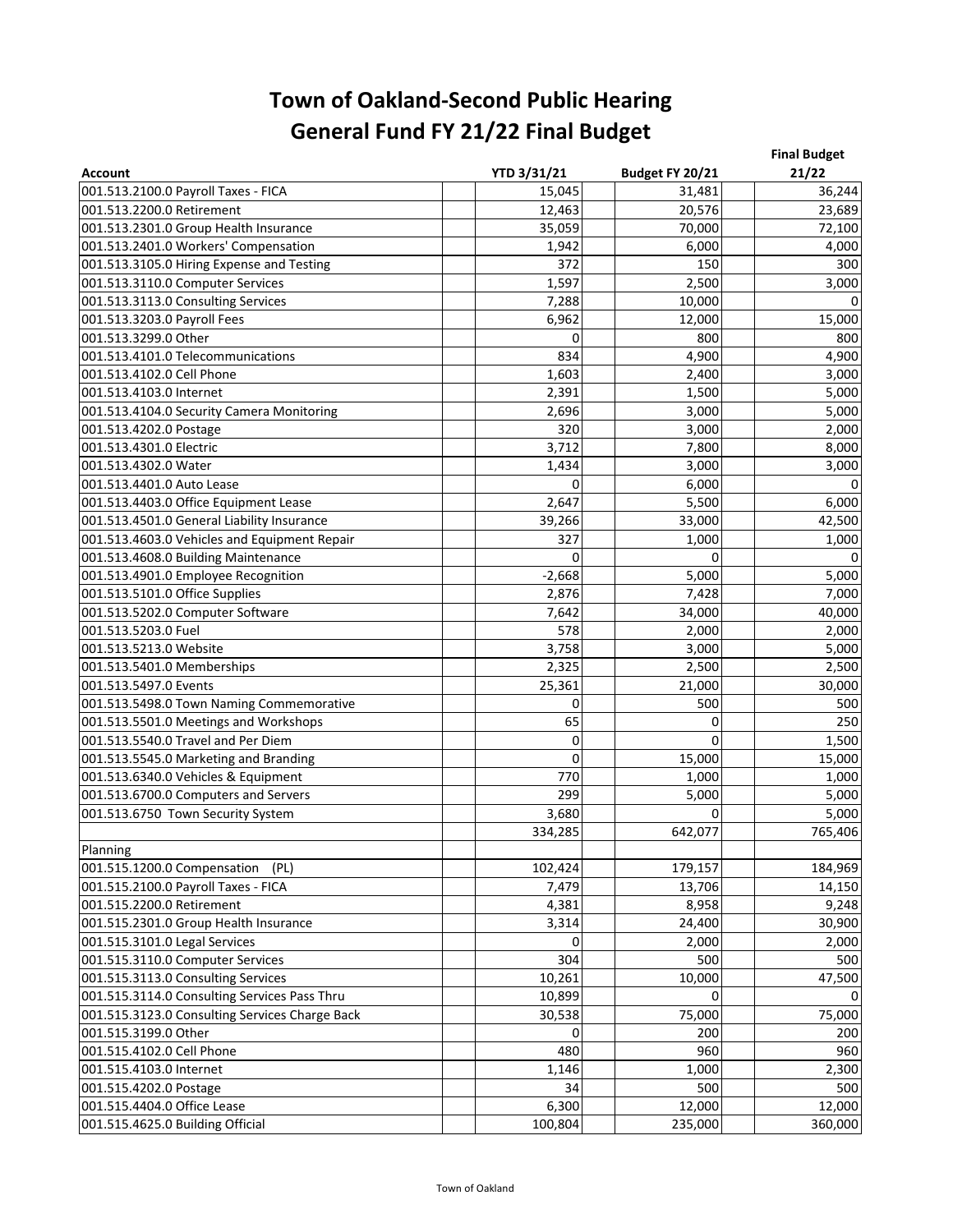| <b>Account</b>                                 | <b>YTD 3/31/21</b> | Budget FY 20/21 | <b>Final Budget</b><br>21/22 |
|------------------------------------------------|--------------------|-----------------|------------------------------|
| 001.515.4801.0 Legal Advertising & Recording   | 0                  | 2,000           | 2,000                        |
| 001.515.5101.0 Office Supplies                 | 217                | 1,000           | 1,000                        |
| 001.515.5202.0 Computer Software               | 708                | 1,000           | 1,000                        |
| 001.515.5214.0 Auto Expense                    | $\mathbf 0$        | O               | 0                            |
| 001.515.5401.0 Memberships                     | 473                | 1,200           | 1,200                        |
| 001.515.5501.0 Meetings and Workshops          | 0                  | O               |                              |
| 001.515.5540.0 Travel and Per Diem             | 0                  | 1,000           | 1,000                        |
|                                                | 279,762            | 569,581         | 746,427                      |
| <b>Human Resources</b>                         |                    |                 |                              |
| 001.518.1200.0 Compensation (HR)               | 31,720             | 61,344          | 64,386                       |
| 001.518.2100.0 Payroll Taxes - FICA            | 2,749              | 5,369           | 5,637                        |
| 001.518.2200.0 Retirement                      | 1,674              | 3,509           | 3,684                        |
| 001.518.2301.0 Group Health Insurance          | 5,728              | 10,000          | 10,300                       |
| 001.518.2306.0 FMLA Tracking                   | 0                  | 2,500           | 3,000                        |
| 001.518.3101.0 Legal                           | 385                | 4,000           | 4,000                        |
| 001.518.3105.0 Hiring Expense and Testing      | 366                | 250             | 2,000                        |
| 001.518.4102.0 Cell Phone                      | 309                | 600             | 600                          |
| 001.518.4202.0 Postage                         | 0                  | 25              | 25                           |
| 001.518.4404.0 Office Lease                    | 0                  | 9,000           | 6,000                        |
| 001.518.5101.0 Office Supplies                 | 28                 | 250             | 250                          |
| 001.518.5401.0 Memberships                     | 0                  | 265             | 265                          |
| 001.518.5501.0 Meetings and Workshops          | 0                  | 1,500           | 2,000                        |
| 001.518.5540.0 Travel and Per Diem             | 0                  | 0               | 0                            |
|                                                | 42,959             | 98,612          | 102,147                      |
| <b>Public Works</b>                            |                    |                 |                              |
| 001.519.1200.0 Compensation<br>(PW)            | 107,232            | 226,050         | 216,418                      |
| 001.519.1300.0 Other Compensation              | 1,650              | 13,000          | 13,000                       |
| 001.519.2100.0 Payroll Taxes - FICA            | 10,324             | 22,692          | 23,370                       |
| 001.519.2200.0 Retirement                      | 5,638              | 14,831          | 14,621                       |
| 001.519.2301.0 Group Health Insurance          | 33,190             | 60,000          | 61,800                       |
| 001.519.2401.0 Workers' Compensation           | 0                  | 3,000           | 3,000                        |
| 001.519.2501.0 Unemployment Compensation       | 1,248              | 0               | 0                            |
| 001.519.3103.0 Surveying Services              | 0                  | 5,000           | 5,000                        |
| 001.519.3105.0 Hiring Expense and Testing      | 844                | 500             | 1,000                        |
| 001.519.3106.0 Arborist                        | 0                  | 2,000           | 2,000                        |
| 001.519.3109.0 Engineering Services            | 5,320              | 20,000          | 20,000                       |
| 001.519.4101.0 Telecommunications              | 607                | 5,000           | 5,000                        |
| 001.519.4102.0 Cell Phone                      | 1,871              | 2,500           | 3,000                        |
| 001.519.4103.0 Internet                        | 1,730              | 2,500           | 3,000                        |
| 001.519.4202.0 Postage                         | $\mathbf 0$        | 100             | 100                          |
| 001.519.4301.0 Electric                        | 1,366              | 4,000           | 4,000                        |
| 001.519.4302.0 Water                           | 850                | 1,000           | 1,000                        |
| 001.519.4401.0 Auto Lease                      | 4,661              | 12,168          | 11,000                       |
| 001.519.4403.0 Office Equipment Lease          | 2,229              | 3,120           | 3,500                        |
| 001.519.4501.0 General Liability Insurance     | 11,660             | 11,600          | 12,000                       |
| 001.519.4600 Other Capital                     | 0                  | 10,000          | 0                            |
| 001.519.4601.0 Drainage Stormwater Maintenance | 5,018              | 35,000          | 35,000                       |
| 001.519.4603.0 Vehicles and Equipment Repair   | 31,963             | 25,000          | 25,000                       |
| 001.519.4604.0 Laboratories                    | 0                  | 3,000           | 500                          |
| 001.519.4608.0 Building Maintenance            | 5,893              | 10,000          | 12,500                       |
| 001.519.4611.0 Septic Repair and Maintenance   | 146                | 0               | 2,000                        |
| 001.519.4612.0 Landscaping                     | 12,092             | 10,000          | 12,000                       |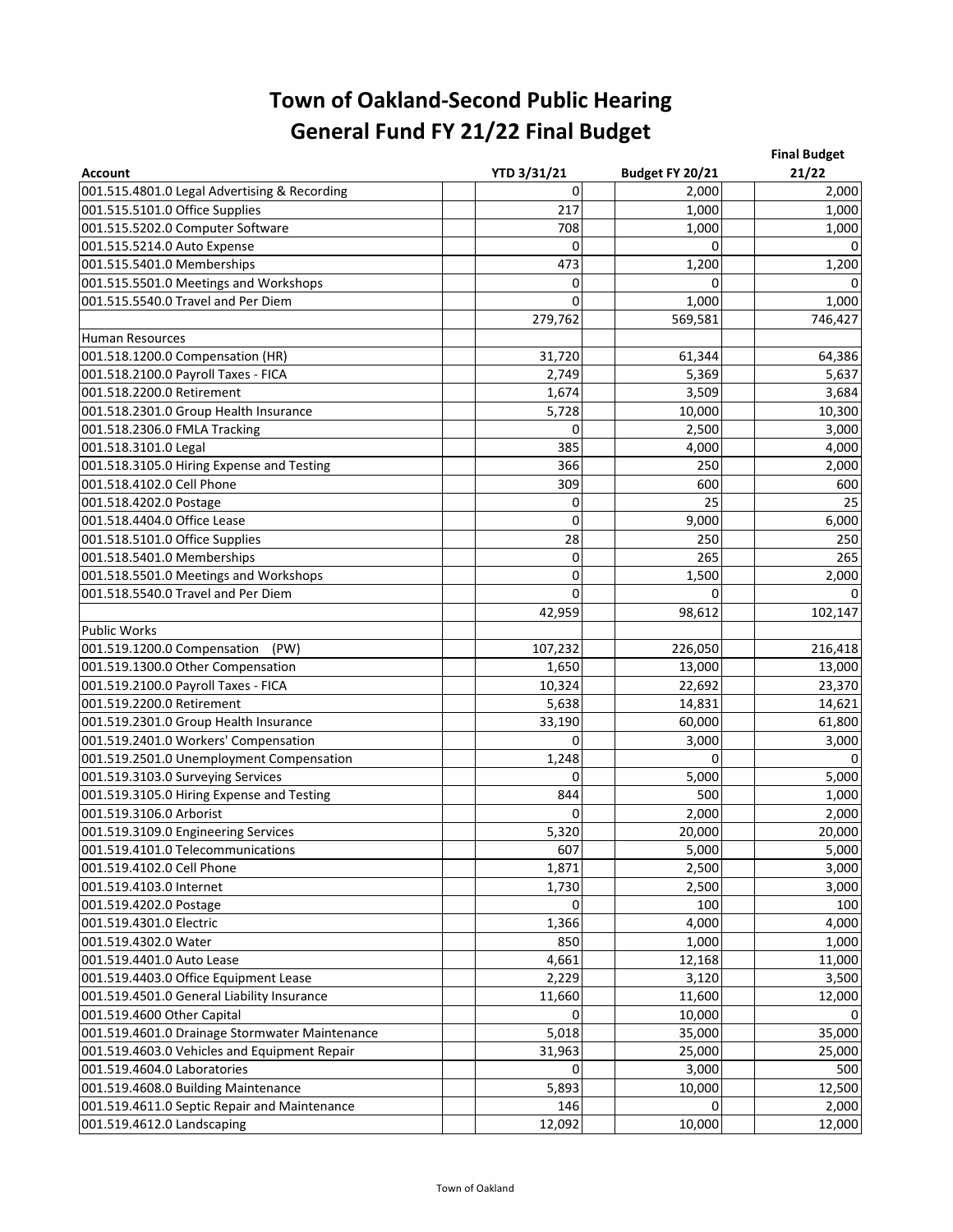| <b>Account</b>                                  | <b>YTD 3/31/21</b> | Budget FY 20/21 | <b>Final Budget</b><br>21/22 |  |
|-------------------------------------------------|--------------------|-----------------|------------------------------|--|
| 001.519.4613.0 Parks and Grounds                | 3,530              | 2,000           | 9,750                        |  |
| 001.519.4614.0 Pest Control                     | 1,737              | 3,900           | 3,900                        |  |
| 001.519.4615.0 Tree Service                     | 22,715             | 30,000          | 30,000                       |  |
| 001.519.4691.0 COVID19                          | 1,817              | 5,000           | 0                            |  |
| 001.519.4904.0 Disposal Fees                    | 4,089              | 6,000           | 8,000                        |  |
| 001.519.4908.0 Equipment                        | 0                  | 2,000           | 2,000                        |  |
| 001.519.5101.0 Office Supplies                  | 716                | 2,000           | 2,000                        |  |
| 001.519.5202.0 Computer Software                | 300                | 1,000           | 1,000                        |  |
| 001.519.5203.0 Fuel                             | 4,701              | 12,000          | 16,000                       |  |
| 001.519.5205.0 Uniforms                         | 293                | 1,500           | 1,500                        |  |
| 001.519.5207.0 Tools, Hardware and Supplies     | 3,346              | 13,000          | 13,000                       |  |
| 001.519.5208.0 Janitorial Supplies              | 1,735              | 5,000           | 3,500                        |  |
| 001.519.5215.0 Auto Lease                       | 0                  | O               | 0                            |  |
| 001.519.5301 R-O-W Maintnance & Materials       | 17,151             | 50,000          | 50,000                       |  |
| 001.519.5501.0 Meetings and Workshops           | 15                 |                 | 500                          |  |
| 001.519.6340.0 Capital Machinery & Equipment    | 25,946             | 58,114          | 59,000                       |  |
| 001.519.6602.0 Speer Park                       | $\Omega$           | 0               | 0                            |  |
| 001.519.6607.0 Transportation Study             | 350                | 0               | 0                            |  |
| 001.519.6608.0 Roundabout                       | 1,030              | 0               | 0                            |  |
| 001.519.6610.0 Sadler Ave Park                  | 89                 | 0               | 0                            |  |
| 001.519.6611.0 Jake Voss Pier                   | 16,146             | 0               | $\pmb{0}$                    |  |
| 001.519.6700.0 Computers and Servers            | 784                | 0               | 1,000                        |  |
| 001.519.6800.0 Storwater/Drainage Projects      | 4,000              | 0               | 1,000                        |  |
| 001.519.6900.0 WOT Extension                    | 330                | $\Omega$        | 0                            |  |
|                                                 | 356,352            | 693,575         | 691,959                      |  |
| <b>Oakland Police Department</b>                |                    |                 |                              |  |
| 001.521.1200.0 Compensation (PD)                | 406,469            | 852,418         | 959,130                      |  |
| 001.521.2100.0 Payroll Taxes - FICA             | 30,528             | 65,210          | 73,374                       |  |
| 001.521.2200.0 Retirement                       | 13,425             | 80,130          | 104,496                      |  |
| 001.521.2301.0 Group Health Insurance           | 81,407             | 140,000         | 144,200                      |  |
| 001.521.2401.0 Workers' Compensation            | 11,807             | 30,000          | 30,000                       |  |
| 001.521.3101.0 Legal Services                   | 0                  | 2,500           | 2,500                        |  |
| 001.521.3105.0 Hiring Expense and Testing       | 1,517              | 2,715           | 2,715                        |  |
| 001.521.3110.0 Computer Services                | 35,394             | 39,118          | 54,487                       |  |
| 001.521.3402.0 Radio Dispatch                   | 38,742             | 46,464          | 48,910                       |  |
| 001.521.3407.0 Transcribing Services            | 67                 | 540             | 662                          |  |
| 001.521.3408.0 Internet Database Services       | 1,972              | 2,804           | 2,900                        |  |
| 001.521.4101.0 Telecommunications               | 4,853              | 8,166           | 8,166                        |  |
| 001.521.4102.0 Cell Phone                       | 1,800              | 3,800           | 4,560                        |  |
| 001.521.4103.0 Internet                         | 3,847              | 10,080          | 22,080                       |  |
| 001.521.4202.0 Postage                          | 343                | 690             | 800                          |  |
| 001.521.4301.0 Electric                         | 8,908              | 20,420          | 20,420                       |  |
| 001.521.4302.0 Water                            | 815                | 1,606           | 1,606                        |  |
| 001.521.4401.0 Auto Lease                       | 41,206             | 135,424         | 103,568                      |  |
| 001.521.4403.0 Office Equipment Lease           | 1,690              | 2,740           | 2,760                        |  |
| 001.521.4501.0 General Liability Insurance      | 36,407             | 25,000          | 40,000                       |  |
| 001.521.4504.0 High Risk Insurance              | 743                | 750             | 0                            |  |
| 001.521.4603.0 Vehicles and Equipment Repair    | 41,779             | 36,886          | 38,685                       |  |
| 001.521.4609.0 Office Equipment and Maintenance | 0                  | 2,430           | 2,430                        |  |
| 001.521.4616.0 Radar/Speedometer                | 3,502              | 2,189           | 2,590                        |  |
| 001.521.4701.0 Letterhead                       | 324                | 300             | 300                          |  |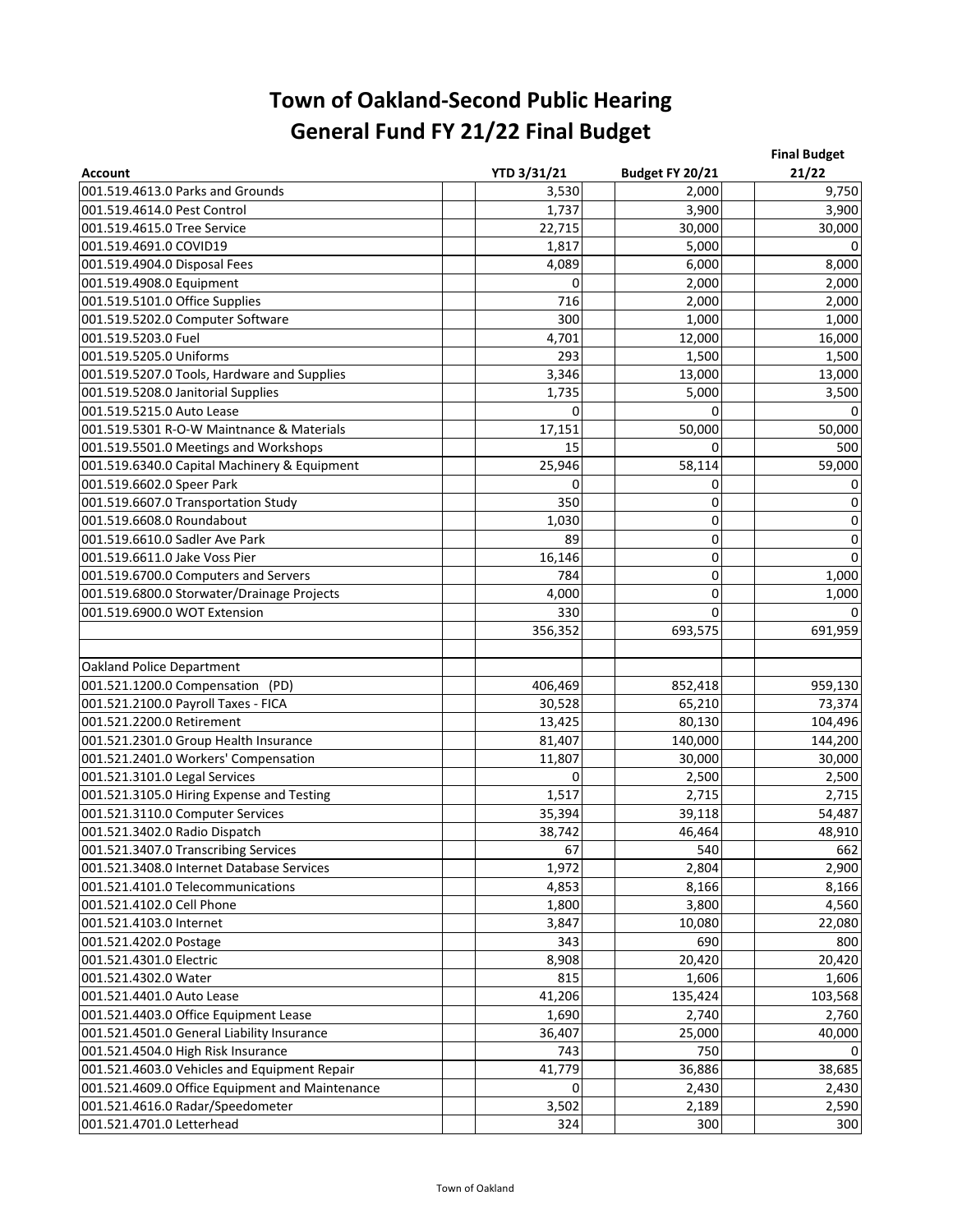| <b>Account</b>                              | <b>YTD 3/31/21</b> | Budget FY 20/21 | <b>Final Budget</b><br>21/22 |
|---------------------------------------------|--------------------|-----------------|------------------------------|
| 001.521.4702.0 Brochures                    | 54                 | 1,300           | 1,300                        |
| 001.521.4902.0 Community Policing Act       | 471                | 2,000           | 2,000                        |
| 001.521.4903.0 School Safety Program        | 142                | 1,000           | 1,000                        |
| 001.521.5101.0 Office Supplies              | 2,943              | 4,000           | 4,000                        |
| 001.521.5202.0 Computer Software            | 0                  | 500             | 700                          |
| 001.521.5203.0 Fuel                         | 24,287             | 40,000          | 40,000                       |
| 001.521.5205.0 Uniforms                     | 4,754              | 10,000          | 9,000                        |
| 001.521.5207.0 Tools, Hardware and Supplies | 2,663              | 12,000          | 12,000                       |
| 001.521.5208.0 Janitorial Supplies          | 0                  | 100             | 100                          |
| 001.521.5210.0 Body Armor                   | $\Omega$           | 5,360           | 4,360                        |
| 001.521.5211.0 Officer Equipment            | 7,255              | 8,000           | 8,000                        |
| 001.521.5216.0 K-9 Operating Supplies       | 1,386              | 4,000           | 4,000                        |
| 001.521.5401.0 Memberships                  | 834                | 3,310           | 1,400                        |
| 001.521.5402.0 Subscriptions                | 300                | 1,500           | 1,500                        |
| 001.521.5501.0 Meetings and Workshops       | 2,045              | 5,450           | 9,625                        |
| 001.521.5540.0 Travel and Per Diem          | 156                | 3,500           | 4,500                        |
| 001.521.5599.0 Other                        | 1,122              | 1,000           | 1,000                        |
| 001.521.6340. 0 Machinery and Equipment     | 36,187             | 21,954          | 19,054                       |
|                                             | 852,144            | 1,637,354       | 1,794,878                    |
| Code Enforcement                            |                    |                 |                              |
| 001.524.3101.0 Legal                        | 0                  | 1,000           | 0                            |
| 001.524.3110.0 Computer Services            | 0                  | 0               | $\pmb{0}$                    |
| 001.524.4204.0 Postage                      | 0                  | 0               | $\pmb{0}$                    |
| 001.524.4621.0 Code Enforcement Work        | 0                  | $\Omega$        | $\mathbf 0$                  |
| 001.524.4622.0 Magistrate                   | 0                  | 2,000           | $\mathbf 0$                  |
| 001.524.4623.0 Administration               | 0                  | 0               | $\pmb{0}$                    |
| 001.524.4624.0 Advertising                  | 0                  | $\Omega$        | $\pmb{0}$                    |
|                                             | 0                  | 3,000           | $\mathbf 0$                  |
| Arts and Heritage Center                    |                    |                 |                              |
| 001.539.4301 Electric                       | 1,734              | 6,000           | 4,000                        |
| 001.539.4302 Water                          | 196                | 3,000           | 600                          |
| 001.539.4103 Internet                       | 673                | 2,500           | 1,500                        |
| 001.539.4403 Office Equipment Lease         | 2,873              | 5,000           | 6,000                        |
| 001.539.4104 Security Monitoring            | 562                | 1,600           | 1,500                        |
| Events                                      | $\Omega$           | 0               | 3,500                        |
|                                             | 6,038              | 18,100          | 17,100                       |
|                                             |                    |                 |                              |
| <b>Oakland Nature Preserve</b>              |                    |                 |                              |
| 001.579.1200.0 Compensation                 | 56,222             | 123,960         | 118,879                      |
| 001.579.2100.0 Payroll Taxes - FICA         | 4,268              | 9,484           | 9,094                        |
| 001.579.2200.0 Retirement                   | $\Omega$           | 5,002           | 5,944                        |
| 001.579.2301.0 Group Health Insurance       | 11,207             | 30,000          | 30,900                       |
| 001.579.2401 Workers Compensation Insurance | 0                  | 350             | 350                          |
| 001.579.4301.0 Electric                     | 2,337              | 4,000           | 4,000                        |
| 001.579.4302.0 Water                        | 338                | 1,100           | 1,100                        |
| 001.579.4501.0 General Liability Insurance  | 4,289              | 8,000           | 9,000                        |
| 001.579.4608.0 Building Maintenance         | 0                  | 1,000           | 1,000                        |
| 001.579.4612.0 Landscaping                  | 350                | 1,000           | 1,000                        |
| 001.579.4614.0 Pest Control                 | 358                | 1,400           | 1,400                        |
|                                             | 79,369             | 185,296         | 182,667                      |
|                                             |                    |                 |                              |
| <b>Municipal Services</b>                   |                    |                 |                              |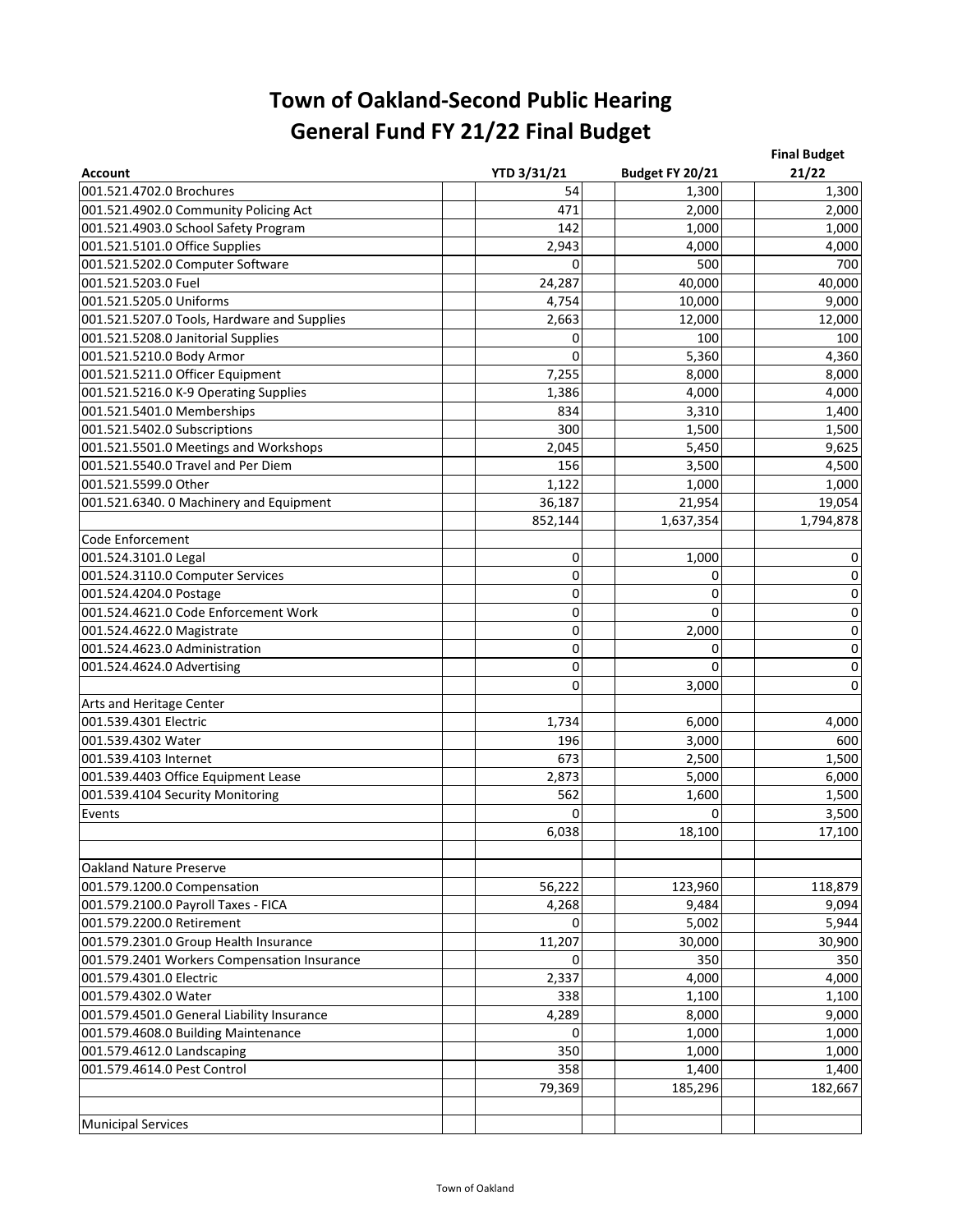| <b>Account</b>                                        | <b>YTD 3/31/21</b> | Budget FY 20/21 | <b>Final Budget</b><br>21/22 |
|-------------------------------------------------------|--------------------|-----------------|------------------------------|
| 001.522.3406.0 Fire & Emergency Rescue Service        | 760,958            | 759,022         | 891,252                      |
|                                                       |                    |                 |                              |
| 001.530.4610.0 Traffic Lights R&M                     | 2,600              | 9,000           | 9,000                        |
| 001.531.1430.0 Electric - Traffic Lights              | 11,250             | 25,000          | 25,000                       |
| 001.539.6608.0 Roundabout                             | 3,539              | 0               | $\mathbf{0}$                 |
| <b>OACS HVAC Retrofit Project</b>                     | 0                  | 0               | 2,900,000                    |
| <b>Facility Rentals</b>                               |                    |                 |                              |
| 001.572.4302.0 Water                                  | 1,030              | 7,000           | 7,000                        |
| 001.572.4608.0 Building Maintenance                   | 24,875             | 15,000          | 12,000                       |
| 001.572.4611.0 Septic System Maintenance              | 21                 | 2,000           | 2,000                        |
| 001.572.4612.0 Landscaping                            | 15,770             | 19,000          | 25,000                       |
| 001.572.4617.0 Facility Rental Repairs                | 0                  | 7,000           | 7,000                        |
| 001.572.4618.0 Facility Rental Expenses               | 0                  | 7,000           | 7,000                        |
| 001.572.4999.0 Other                                  | 0                  | 1,000           | 1,000                        |
| 001.572.5103.0 Facilities Supplies                    | 13                 | 500             | 500                          |
| 001.572.5212.0 FFE                                    | $\Omega$           | 500             | 500                          |
|                                                       | 41,709             | 59,000          | 62,000                       |
| <b>Total Expenses</b>                                 | 3,415,400          | 5,652,666       | 9,314,683                    |
| Revenue Less Expenses                                 | 1,814,366          | $\Omega$        | 5,120                        |
| Estimated Cash Brought Forward/Unassiged Fund Balance |                    | 650,698         | 720,000                      |
| Reserves                                              |                    | 650,698         | 725,120                      |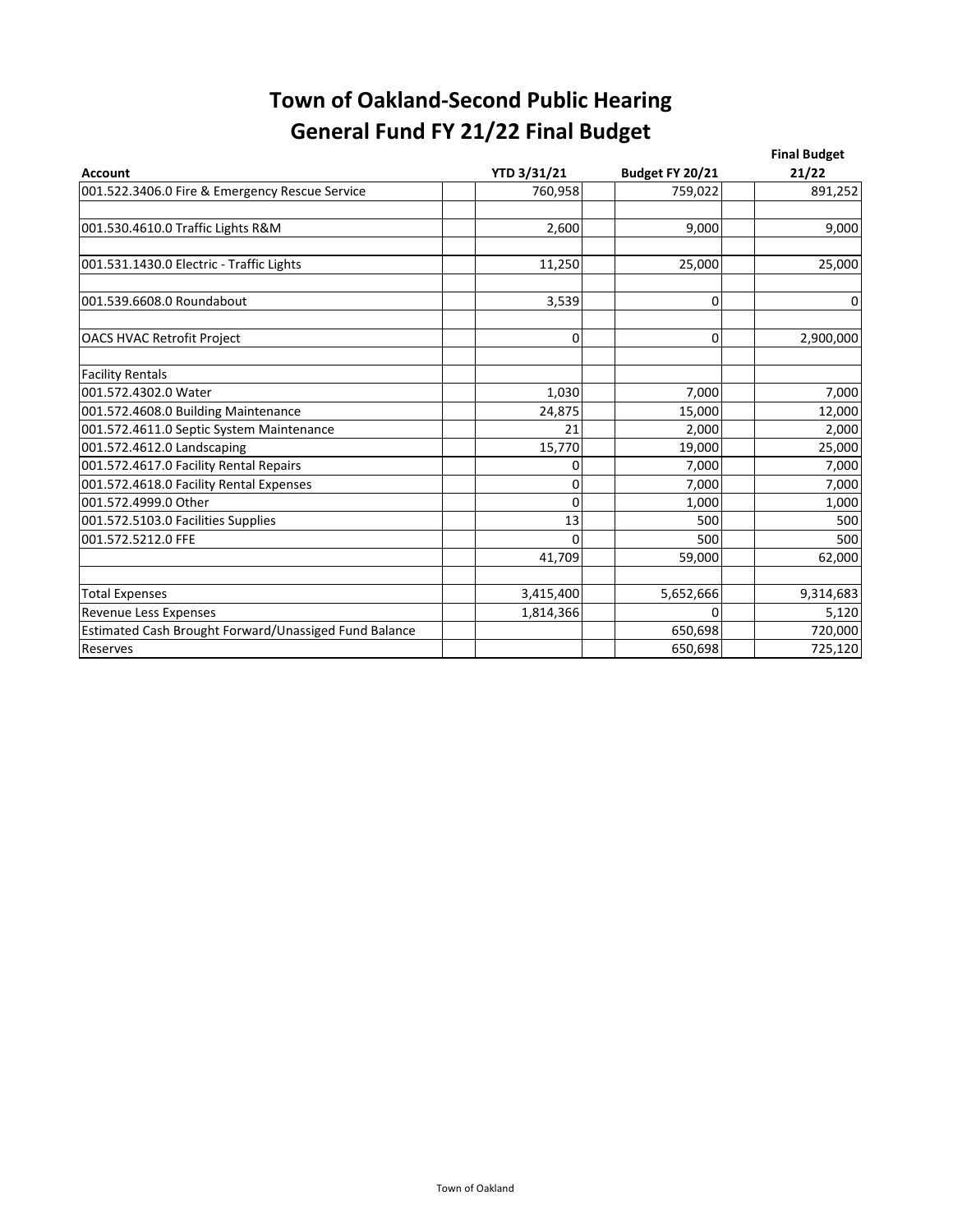## **Town of Oakland-Second Public Hearing Utility Fund FY 21/22 Final Budget**

| <b>Account</b>                             | <b>YTD 3/31/21</b> | Budget FY 20/21 | <b>Final Budget</b><br>21/22 |
|--------------------------------------------|--------------------|-----------------|------------------------------|
| 400.341.9004.0 Lien Search Fees            | 5,600              | 6,000           | 6,000                        |
| 400.343.0002.0 Connection Fees             | 135,700            | 250,000         | 250,000                      |
| 400.343.0003.0 Water Violation             | 4,988              | 5,000           | 5,000                        |
| 400.343.0031.0 Water Revenue               | 484,675            | 1,000,000       | 1,200,000                    |
| 400.343.0040.0 Wastewater Revenue          | 125,249            | 150,000         | 250,000                      |
| 400.343.0050.0 WG Wastewater Revenue       | 0                  | 1,000           | 5,000                        |
| 400.343.0060.0 WG Reclaimed Water Revenue  | 1,225              | 1,000           | 1,500                        |
| 400.343.0045.0 Wastewater Tap Fee          | 5,000              | 15,000          | 15,000                       |
| 400.343.0099.0 Miscellaneous               | 11,819             | 0               | 0                            |
| 400.361.1001.0 Interest Income             |                    | 100             | 100                          |
| 400.343.4001.0 Refuse Collection           | 140,285            | 250,000         | 300,000                      |
| 400.334.0310.0 State Grant CDBG WW Project | 13,311             | 999,000         | 560,000                      |
| 400.369.7005.0 State of Florida Grant      | 306,532            | 650,000         | 1,944,000                    |
| 400.369.7010.0 American Rescue Plan        | 0                  | 0               | 782,000                      |
|                                            | 1,234,387          | 3,327,100       | 5,318,600                    |
|                                            |                    |                 |                              |
| 400.533.1200.0 Compensation<br>(WATER)     | 90,622             | 173,019         | 269,764                      |
| 400.533.2100.0 Payroll Taxes - FICA        | 6,568              | 13,236          | 20,637                       |
| 400.533.2200.0 Retirement                  | 3,422              | 8,651           | 13,441                       |
| 400.533.2301.0 Group Health Insurance      | 21,503             | 40,000          | 72,100                       |
| 400.533.2401.0 Workers' Compensation       | 6,010              | 7,000           | 7,000                        |
| 400.533.3103.0 Surveying Services          | 0                  | 700             | 1,000                        |
| 400.533.3105.0 Hiring Expense and Testing  | 95                 | 100             | 100                          |
| 400.533.3109.0 Engineering Services        | 653                | 25,000          | 29,000                       |
| 400.533.3110.0 Computer Services           | 0                  | 100             | 100                          |
| 400.533.3112.0 Solid Waste Consulting      | 2,525              | 0               | 0                            |
| 400.533.3202.0 Auditing Services           | 5,946              | 20,000          | 20,000                       |
| 400.533.3299 Administrative Fees           | 63,705             | 114,614         | 119,166                      |
| 400.533.3401.0 Water Locating              | 612                | 1,000           | 1,000                        |
| 400.533.3411.0 Utility Rate Study          | 0.00               | 27,000          | 0                            |
| 400.533.4101.0 Telecommunications          | 852                | 5,000           | 3,000                        |
| 400.533.4103.0 Internet                    | 1,385              | 1,300           | 3,000                        |
| 400.533.4201.0 Billing Statements Postage  | 1,536              | 5,000           | 3,000                        |
| 400.533.4202.0 Postage                     | 1,003              | 1,500           | 2,000                        |
| 400.533.4301.0 Electric                    | 18,303             | 40,000          | 45,000                       |
| 400.533.4302.0 Water                       | 519                | 3,000           | 1,000                        |
| 400.533.4403.0 Office Equipment Lease      | 795                | 2,000           | 2,000                        |
| 400.533.4501.0 General Liability Insurance | 11,250             | 12,000          | 12,000                       |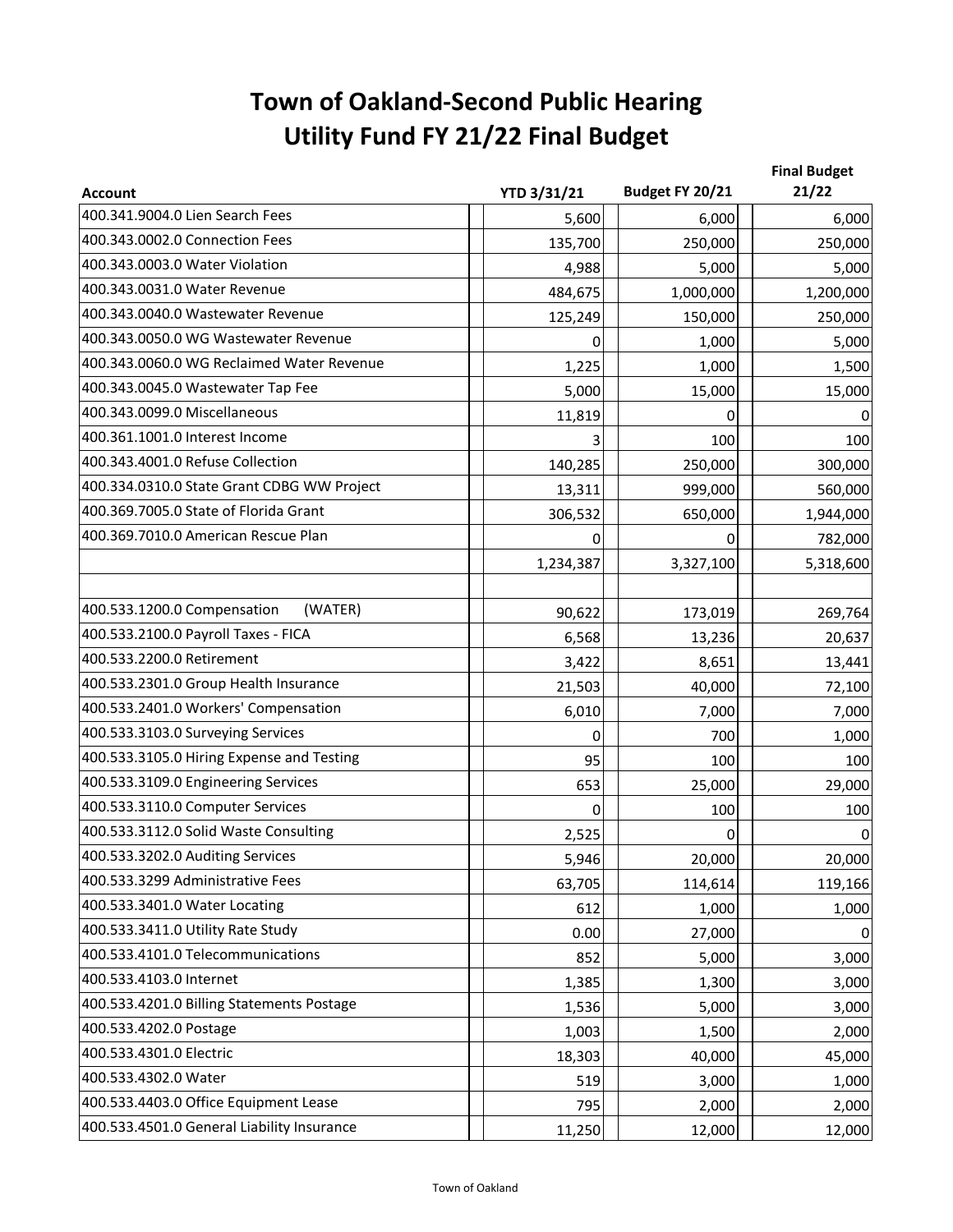# **Utility Fund FY 21/22 Final Budget**

| <b>Account</b>                               | <b>YTD 3/31/21</b> | Budget FY 20/21 | <b>Final Budget</b><br>21/22 |
|----------------------------------------------|--------------------|-----------------|------------------------------|
| 400.533.4602.0 Hydrant Maintenance           |                    |                 |                              |
| 400.533.4603.0 Vehicles and Equipment Repair | 0                  | 35,000          | 30,000                       |
| 400.533.4604.0 Laboratories                  | 3,255              | 15,000          | 15,000                       |
| 400.533.4605.0 Water Tank Maintenance        | 300                | 2,000           | 2,000                        |
| 400.533.4607.0 System Operations             | 16,545             | 22,500          | 20,000                       |
| 400.533.4699.0 Other                         | 9,115              | 40,000          | 40,000                       |
|                                              | 4,118              | 4,000           | 4,000                        |
| 400.533.5101.0 Office Supplies               | 1,073              | 1,000           | 1,500                        |
| 400.533.5201.0 Parts                         | 0                  | 500             | 500                          |
| 400.533.5202.0 Computer Software             | 29,576             | 7,000           | 15,000                       |
| 400.533.5203.0 Fuel                          | 0                  | 2,500           | 2,500                        |
| 400.533.5204.0 Chemicals                     | 7,448              | 15,000          | 18,000                       |
| 400.533.5207.0 Tools, Hardware and Supplies  | 9,565              | 15,000          | 15,000                       |
| 400.533.5213.0 Website                       | 0                  | 2,500           | 2,500                        |
| 400.533.5215.0 Metering Equipment            | 44,745             | 150,000         | 150,000                      |
| 400.533.5401.0 Memberships                   | 745                | 2,000           | 2,000                        |
| 400.533.5407.0 Events/Calendar               | 0                  | 7,500           | 0                            |
| 400.533.5501.0 Meetings and Workshops        | 0                  | 0               | $\pmb{0}$                    |
| 400.533.5503.0 Education Training            | $\mathbf 0$        | 500             | 500                          |
| 400.533.5540.0 Travel and Per Diem           | $\Omega$           | 0               | $\mathbf 0$                  |
| 400.533.6440.0 Machinery and Equipment       | 1,400              | 65,000          | 60,000                       |
| 400.533.6650.0 Hull Island/Oakland Ave       | 478                | 0               | 0                            |
| 400.533.6700.0 Computers and Servers         | 0                  | 2,000           | 2,000                        |
| 400.533.6860.0 Alternative Water Project     | 14,940             | 0               | $\pmb{0}$                    |
| 400.533.6880.0 New Water Well Project #3     | 39,232             |                 |                              |
| 400.533.7101.0 Debt Service Water Tank       | 47,918             | 120,000         | 120,000                      |
| <b>Total Water Expenses</b>                  | 467,756            | 1,009,220       | 1,124,808                    |
| 400.534.4904.0 Refuse Collection             | 139,572            | 240,000         | 300,000                      |
| 400.535.3111.0 Legislative Services          |                    |                 |                              |
| 400.535.3299.0 Administrative Fees           | 38,645             | 81,000          | 81,000                       |
| 400.535.3411.0 Wastewater Rate Study         | 0                  | 32,406          | 29,792                       |
| 400.535.4101.0 Telecommunications            | 14,322             | 12,000          | 5,000                        |
|                                              | 768                | 1,000           | 1,000                        |
| 400.535.4301.0 Electric                      | 9,417              | 25,000          | 30,000                       |
| 400.535.4305.0 Clermont Wastewater Fees      | 53,296             | 95,000          | 144,000                      |
| 400.535.4315.0 WG Wastewater Fees            | 1,621              | 0               | 7,000                        |
| 400.535.4603.0 Vehicles & Equipment Repair   | 0                  | 1,000           | 1,000                        |
| 400.535.4604.0 Laboratories                  | 0                  | 3,000           | 1,000                        |
| 400.535.4607.0 System Operations             | 650                | 10,000          | 10,000                       |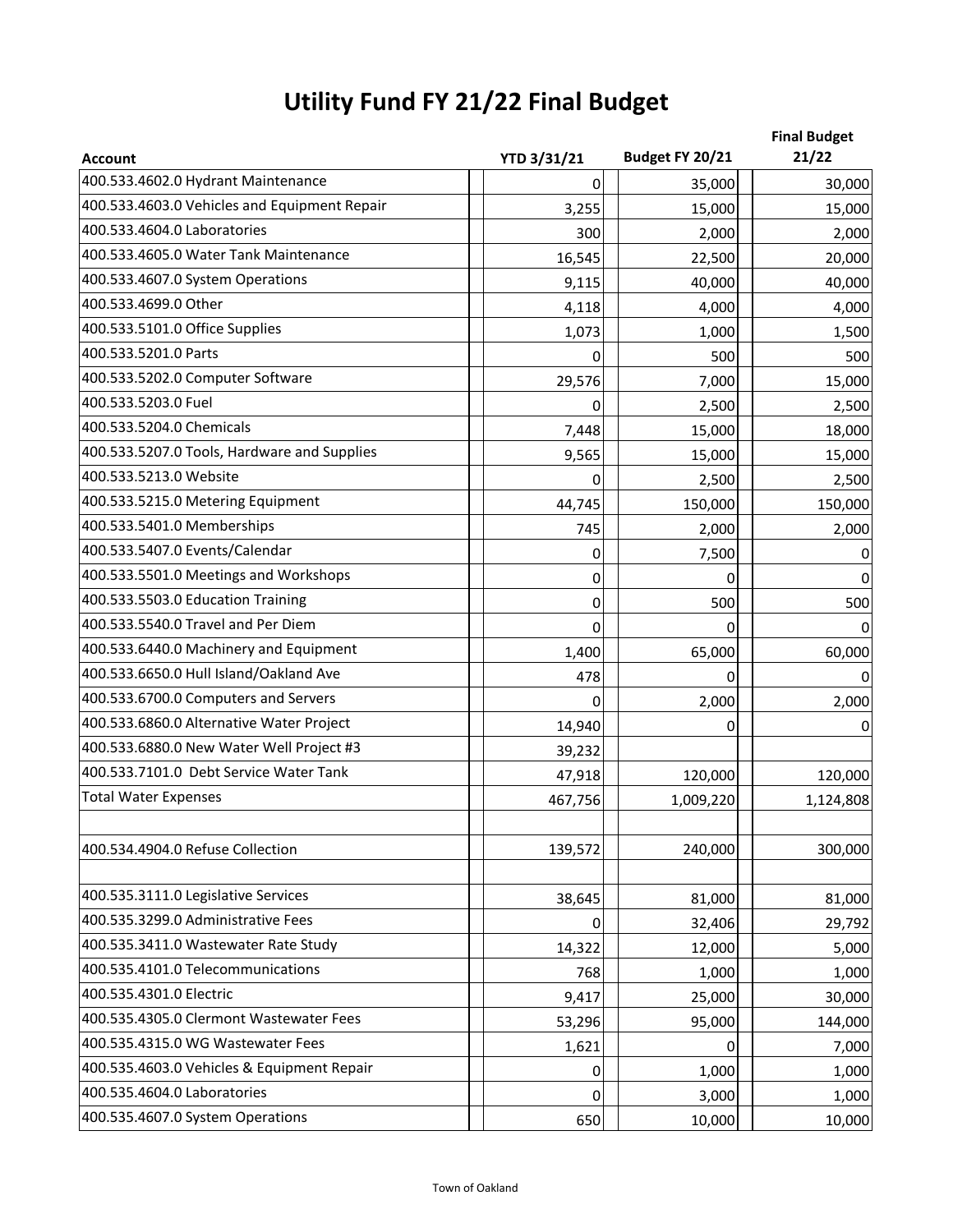| <b>Utility Fund FY 21/22 Final Budget</b> |  |  |  |  |
|-------------------------------------------|--|--|--|--|
|-------------------------------------------|--|--|--|--|

|                                                  |                    |                 | <b>Final Budget</b> |
|--------------------------------------------------|--------------------|-----------------|---------------------|
| <b>Account</b>                                   | <b>YTD 3/31/21</b> | Budget FY 20/21 | 21/22               |
| 400.535.4626.0 Lift Station Maintenance          | 10,565             | 7,500           | 20,000              |
| 400.535.5204.0 Chemicals                         | n                  | 2,000           | 2,000               |
| 400.535.5207.0 Tools, Hardware and Supplies      | 353                | 1,000           | 1,000               |
| 400.535.6920.0 Design Miscellaneous              | $\Omega$           | 0               | 55,000              |
| 400.535.6970.0 Sewer Extention 2017              | 328,316            | 400,000         | 0                   |
| 400.535.6980.0 Cemetery Acquisition              | 0                  | 37,500          | 0                   |
| 400.535.6990.0 CDBG Wastewater (Septic to Sewer) | 39,060             | 999,000         | 560,000             |
| Reimbursement to GF                              | 0                  | 0               | 200,000             |
| Septic to Sewer (DEP & SJRWMD)                   | O                  |                 | 1,194,000           |
| 400.535.6960.0 Sewer Extention 2020 (LS6)        | 19,847             | 250,000         | 600,000             |
| Sewer Extension 2021 (LS7)                       | 0                  |                 | 500,000             |
| Redundant Well (ARPA)                            | 0                  |                 | 357,000             |
| PS & OACS Connection (ARPA)                      | O                  |                 | 75,000              |
| 400.535.7200.0 Interest                          | $-1,650$           | 20,000          | 20,000              |
| <b>Total Wastewater Expenses</b>                 | 515,211            | 1,977,406       | 3,893,792           |
| <b>Total Utility Expenses</b>                    | 1,122,538.48       | 3,226,626.00    | 5,318,600.00        |
| <b>Revenues less Expenses</b>                    |                    | 100,474.00      | 0.00                |
| Estimated Cash Brought Forward/Unassigned FB     |                    | 697,056.00      | 1,500,000.00        |
| <b>Total Reserves</b>                            |                    | 797,530.00      | 1,500,000.00        |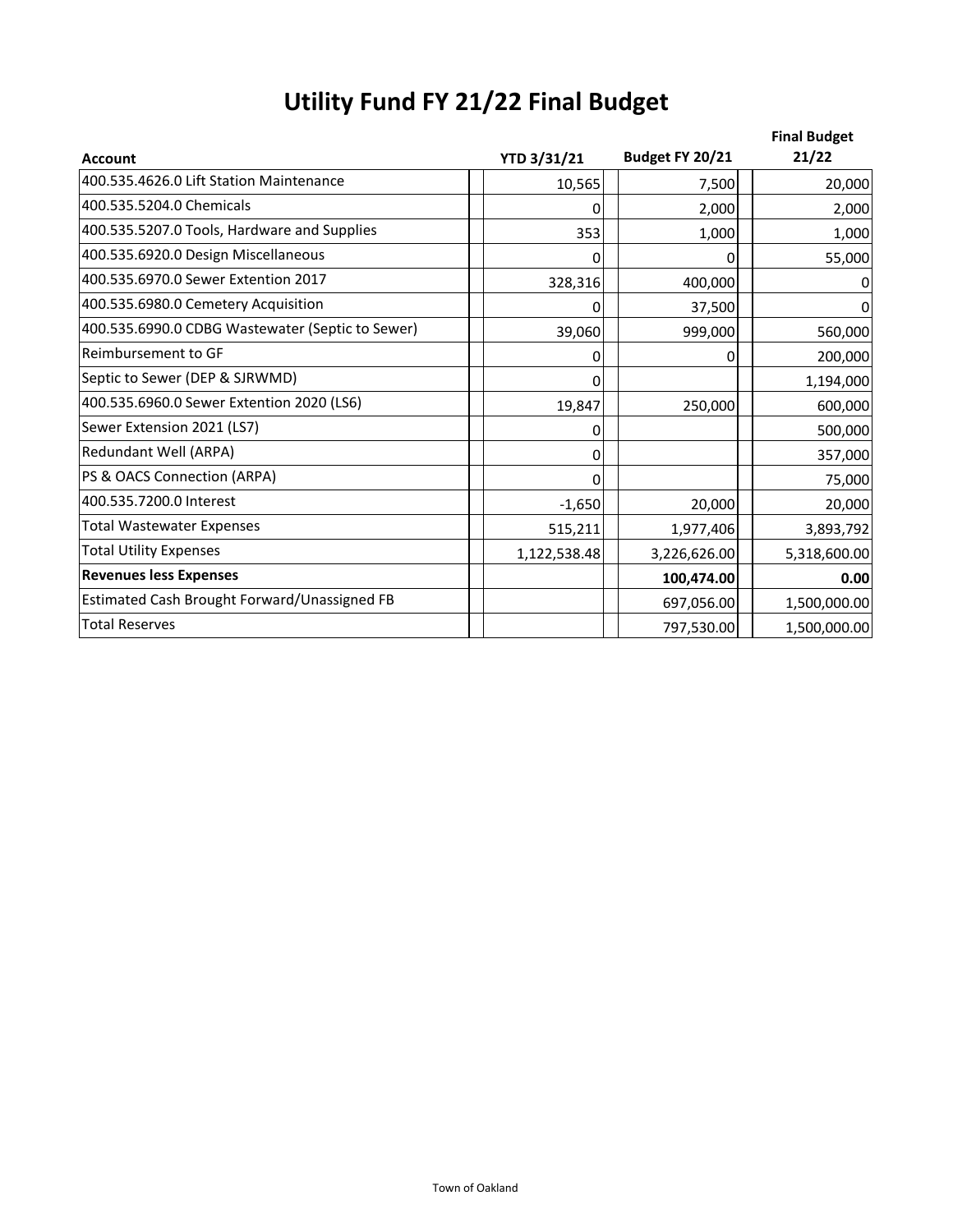## **Town of Oakland-Second Public Hearing**

#### **Impact Fee Fund 21/22 Final Budget**

|                                                            | Estimated       |             | <b>Final Bud</b> |
|------------------------------------------------------------|-----------------|-------------|------------------|
|                                                            | Revenues        |             | 21/22            |
| <b>Water System</b>                                        | \$<br>774,197   |             |                  |
| Northwest Loop Study                                       |                 | \$          | 25,000           |
| Additional Water Well COnstruction (Well #3)               |                 |             | 325,000          |
| Alternative Water Design                                   |                 | \$<br>\$    | 100,000          |
| Reserves for Future Projects                               |                 | \$          | 324,197          |
| <b>Wastewater System</b>                                   | \$<br>347,265   |             |                  |
| WW System Capacity Projects (CDBG)                         |                 | \$          | 100,000          |
| Longleaf WW Expansion per Developer Agreement              |                 | \$          | 212,000          |
| Reserves for Future Projects                               |                 | \$          | 35,265           |
| <b>Parks and Recreation</b>                                | \$<br>694,302   |             |                  |
| Speer Park Phase 3 - Pavilion, Activity Centers, Butterfly |                 |             |                  |
| Garden, Junior Court                                       |                 | \$          | 150,000          |
| Sadler Trail Park Phase 2 - Playground, exercise stations, |                 |             |                  |
| dog park                                                   |                 | \$          | 125,000          |
| Reserves                                                   |                 | \$          | 419,302          |
| <b>Law Enforcement</b>                                     | \$<br>177,983   |             |                  |
| Infrastructure Upgrade to Police Building                  |                 | \$          | 80,000           |
| Camera Project                                             |                 | \$          | 25,000           |
| Reserves                                                   |                 | \$          | 72,983           |
| Transportation                                             | \$<br>2,786,001 |             |                  |
| Oakland Ave Roundabout                                     |                 | \$          | 1,000,000        |
| Oakland Ave Roundabout Post Design Sevices                 |                 |             | 50,000           |
| <b>Oakland Avenue Turnouts</b>                             |                 |             | 50,000           |
| <b>Starr Street</b>                                        |                 | \$ \$ \$ \$ | 125,000          |
| <b>Transportation Study &amp; Design</b>                   |                 |             | 75,000           |
| <b>Reserves for Future Projects</b>                        |                 | \$          | 1,486,001        |
| <b>Adminsitrative Faciltities</b>                          | \$<br>203,880   |             |                  |
| Facility and Town Center Plan                              |                 | \$          | 25,000           |
| Reserves for Future Projects                               |                 | \$          | 178,880          |
| <b>Fire Protection</b>                                     | \$<br>82,606    |             |                  |
| <b>Hydrant Upgrades</b>                                    |                 | \$          | 25,000           |
| Reserves                                                   |                 | \$          | 57,606           |
|                                                            | \$<br>5,066,234 | \$          | 5,066,234        |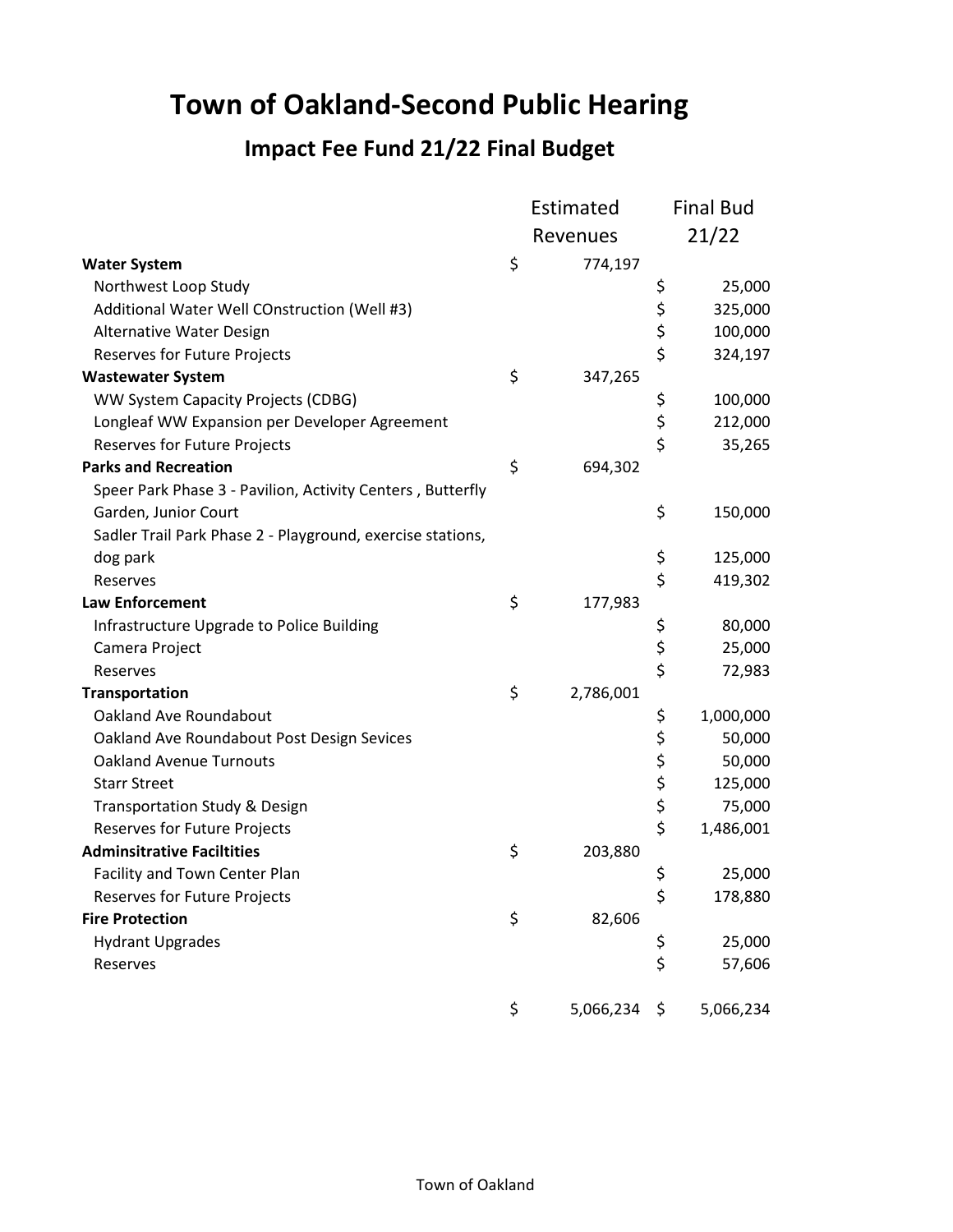| <b>Oakland Avenue Charter School</b>                                             |                          |                          |                             |                                                           |
|----------------------------------------------------------------------------------|--------------------------|--------------------------|-----------------------------|-----------------------------------------------------------|
| Final Budget FY 21 22                                                            |                          |                          |                             |                                                           |
|                                                                                  | FY 20 21                 |                          | FY 21 22                    |                                                           |
|                                                                                  | Actual                   | Budget                   | <b>Final Budget</b>         |                                                           |
| 3310000 Florida Education Finance FEFP<br>3310000 Florida Education Finance FEFP | 1,906,996.16             | 2,519,484.96             | \$<br>Ś                     | 2,543,426 Rev Calcs in<br>21,063 Mental Health Allocation |
| 3310001 Florida Teacher Lead Program                                             | 11,780.00                | 10,500.00                | Ś<br>11,780                 |                                                           |
| 3310002 Instructional Materials                                                  | 30,630.92                | 42,999.96                | Ŝ<br>41,787                 |                                                           |
| 3310005 Safe Schools                                                             | 24,840.52                | 33,155.04                | Ś.<br>33,517                |                                                           |
| 3310006 SAI                                                                      | 94,158.74                | 127,200.96               | \$<br>124,907               |                                                           |
| 3310007 ESE Guaranteed Allocation                                                | 89,284.50                | 130,614.00               | Ś.<br>79,138                |                                                           |
| 3310008 Teacher Salary Allocation                                                | 106.409.04               |                          | \$                          | 100,000 Waiting on OCPS / DOE                             |
| 3310009 Digital Classroom Allocation                                             | 289.44                   | 996.96                   | Ś<br>390                    |                                                           |
| 3310010 Reading Allocation                                                       | 16,880.94                | 23,043.96                | Ś.<br>22,524                |                                                           |
| 3344000 District Discretionary Lottery                                           | 0.00                     | 1,847.04                 | Ŝ                           |                                                           |
| 3396000 Class Size Reduction                                                     | 515,685.78               | 695,996.04               | Ś<br>562,627                |                                                           |
| 3397000 Charter School Capital Outlay                                            | 208,735.00<br>509,406.76 | 277,289.04<br>668,141.04 | Ś<br>277,000<br>Ś.          |                                                           |
| 3411000 Millage<br>3495000 VPK Revenue                                           | 153,366.00               | 78,039.96                | 726,837<br>Ś<br>192,950     |                                                           |
| 3495002 Commissions/Donations                                                    | 9,993.44                 | 21,663.96                | Ś<br>10,000                 |                                                           |
| 3495004 Yearbook                                                                 | 1,090.00                 | 4,299.96                 | Ŝ<br>6,000                  |                                                           |
| 3495007 Student Club Fees                                                        | 43.566.25                | 45,000.00                | \$<br>45,000                |                                                           |
| 3495008 Miscellaneous Revenue - Other                                            | 156.760.68               | 5,000.04                 | \$<br>459,751               |                                                           |
| 3495010 Apparel/ Gear                                                            | 6,227.70                 | 9,999.96                 | \$<br>8,000                 |                                                           |
| 3495012 PTO Fundraising                                                          | 35,000.00                | 24,999.96                | \$<br>35.000                |                                                           |
| 3498000 Lost/Damaged/Stolen Textbooks                                            | 400.00                   |                          | \$<br>200                   |                                                           |
| 3261000 School Lunch Reimbursement                                               |                          |                          | \$<br>111,000               |                                                           |
| 3262000 School Breakfast Reimbursement                                           | 4,847.68                 | 8,000.04                 | \$<br>8,000                 |                                                           |
| 3450000 Food Service Sales Revenue                                               | 7,406.57                 | 63,000.00                | Ŝ<br>7,000                  |                                                           |
| 3425000 Rental Income                                                            | 14,474.33                | 18,999.96<br>30,000.00   | Ś.<br>20,000<br>Ś.          |                                                           |
| 3495001 Field Trip Revenue<br><b>Beginning Balance Reserves</b>                  |                          |                          | 30,000<br>\$<br>360,000     |                                                           |
| Total Revenue                                                                    |                          |                          | \$<br>5,837,897             |                                                           |
| 5100100 Basic Instructional Salaries                                             | 1,296,111.09             | 1,537,212.96             | Ś.<br>1,716,225             |                                                           |
| 5100130 Remedial Education                                                       | 40,842.88                | 48,000.00                | Ŝ<br>101,592                |                                                           |
| 5100135 Remedial Social Security                                                 | 3,098.35                 | 3,500.04                 | ς.<br>7,772                 |                                                           |
| 5100140 Substitute Teacher                                                       | 31,446.61                | 45,000.00                | Ś<br>45,000                 |                                                           |
| 5100210 Basic Instructional Retirement                                           | 35,450.95                | 30,000.00                | Ś<br>88,270                 |                                                           |
| 5100220 Basic Instruct Social Security                                           | 97,509.10                | 99,999.96                | \$<br>131,291               |                                                           |
| 5100230 Basic Instruct Group Insurance                                           | 220,915.31               | 225,000.00               | Ś<br>370,000                |                                                           |
| 5100240 Basic Instrct Workers Comp                                               | 5,531.25                 | 15,000.00                | \$<br>7,000                 |                                                           |
| 5100250 Basic Instruction Unemployment<br>5100360 Instruct. Rentals/ Licensing   | 51,940.78                | 2,499.96<br>47,000.04    | 5,091<br>Ś<br>47,000<br>\$  |                                                           |
| 5100390 Field Trip Expense                                                       |                          | 27,999.96                | \$<br>30,000                |                                                           |
| 5100510 K-5 Education Supplies                                                   | 18,729.34                | 20,000.04                | Ś.<br>22,000                |                                                           |
| 5100511 K-5 Club Supplies                                                        | 191.38                   | 2,000.04                 | \$<br>2,000                 |                                                           |
| 5100512 K-5 Apparel/ Gear Supplies                                               | 2,403.21                 | 6,500.04                 | Ś<br>3,000                  |                                                           |
| 5100515 K-5 Supplies Teacher Lead Money                                          | 11,470.00                | 10,500.00                | \$<br>11,000                |                                                           |
| 5100520 K-5 Textbooks                                                            | 10,298.38                | 23,000.04                | Ś<br>23.000                 |                                                           |
| 5100530 Basic Education Periodicals                                              | 2,495.38                 | 1,500.00                 | \$<br>2,500                 |                                                           |
| 5100590 K-5 Educational Materials                                                | 2,625.26                 | 30,000.00                | Ś<br>20,000                 |                                                           |
| 5200100 ESE/ESOL Salaries                                                        | 106,397.42               | 161,015.04               | Ś.<br>87,566                |                                                           |
| 5200210 ESE/ESOL Retirement<br>5200220 ESE/ESOL Social Security                  | 3,256.68<br>7,127.31     | 2,654.04<br>12,318.00    | Ś.<br>3,690<br>\$           |                                                           |
| 5200230 ESE/ESOL Group Insurance                                                 | 25,772.32                | 28,800.00                | 6,699<br>\$<br>20,000       |                                                           |
| 5200250 ESE/esol Contract Services                                               |                          |                          | \$<br>60,000                |                                                           |
| 5200310 Speech and Occupational Therapy                                          | 36,562.96                | 46,350.00                | Ś<br>49,173                 |                                                           |
| 5200315 Speech Social Security                                                   | 1,875.48                 | 3,546.00                 | Ś.<br>3,762                 |                                                           |
| 5200510 ESE Materials and Supplies                                               | 245.86                   | 500.04                   | Ś.<br>500                   |                                                           |
| 5500100 VPK Salaries                                                             | 78,082.26                |                          | Ś<br>108,272                |                                                           |
| 5500210 VPK Retirement                                                           | 142.03                   |                          | \$<br>3,839                 |                                                           |
| 5500220 VPK Social Security                                                      | 5,756.15                 |                          | \$<br>8,283                 |                                                           |
| 5500230 VPK Group Insurance                                                      | 9,470.83                 |                          | \$<br>30,000                |                                                           |
| 5500510 VPK Materials and Supplies<br>6100390 Law Enforcement/Safe Schools       | 54.96<br>30,000.00       | 5,000.04<br>50,000.04    | \$<br>5,000<br>Ś.<br>50,000 |                                                           |
| 6120100 Guidance Services Salaries                                               | 44,107.94                | 54,192.96                | \$<br>81,331                |                                                           |
| 6120210 Guidance Services Retirement                                             | 2,205.44                 | 2,709.96                 | 2,982<br>\$                 |                                                           |
| 6120220 Guidance Serv Social Security                                            | 3,327.87                 | 4,146.00                 | \$<br>4,562                 |                                                           |
| 6120230 Guidance Serv Group Insurance                                            | 7,593.01                 | 9,500.04                 | Ś.<br>10,000                |                                                           |
| 6120510 Guidance Supplies                                                        | 255.04                   | 250.00                   | \$<br>250                   |                                                           |
| 6130100 Health Services Salaries                                                 | 33,614.14                | 22,016.04                | \$<br>60,000                |                                                           |
| 6130210 Health Services Retirement                                               |                          |                          | Ś<br>1,500                  |                                                           |
| 6130220 Health Services Social Security                                          | 2,571.50                 | 1,683.96                 | \$<br>4,600                 |                                                           |
| 6130230 Group Health                                                             |                          |                          | \$<br>10,000                |                                                           |